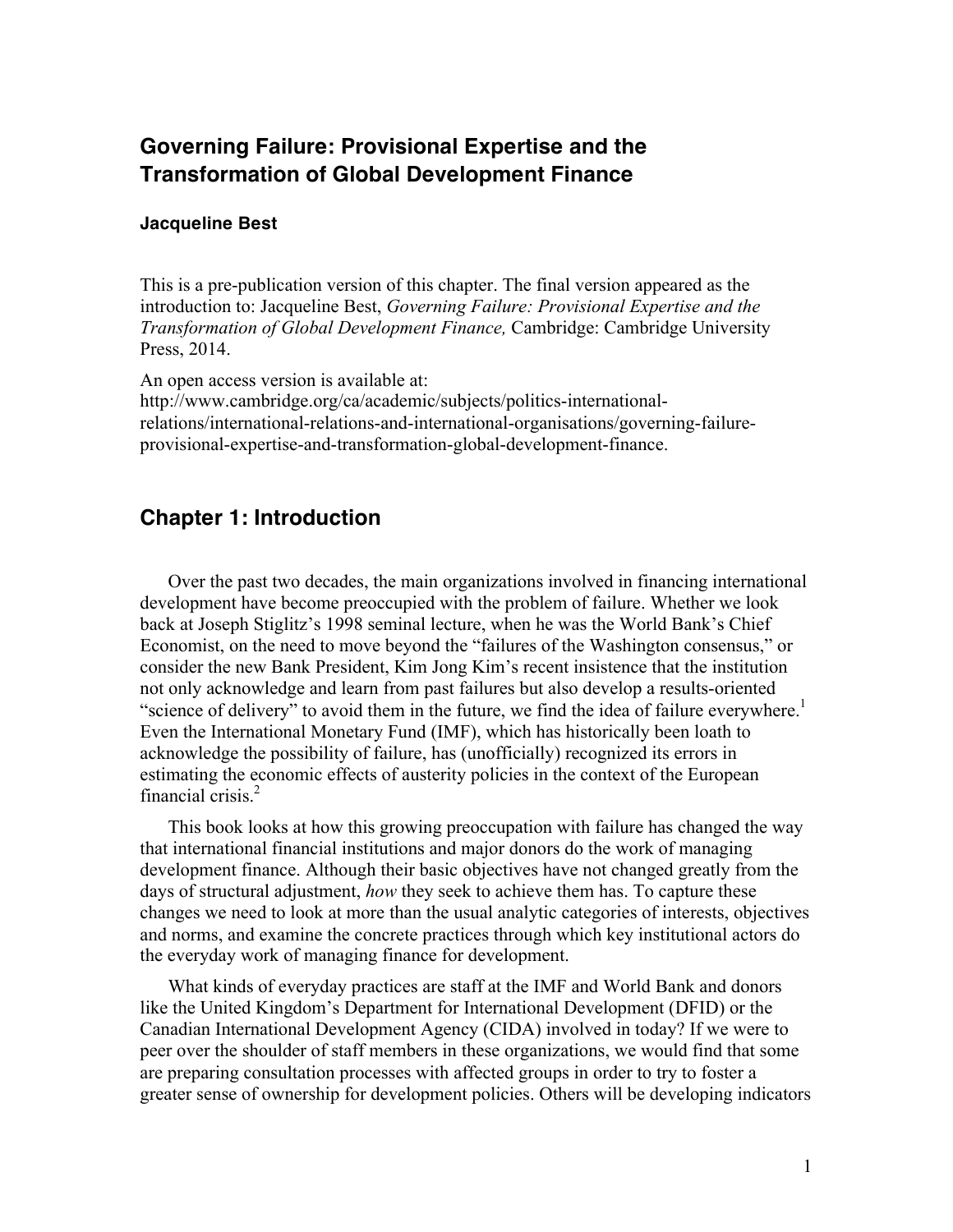for assessing countries' compliance with standards of best practice in areas ranging from good governance to accounting. Yet others will be busy analyzing the risks and vulnerabilities of a given country, individual or program. And many others will be preparing results matrixes trying to link their organization's actions to specific development outcomes, such as an increase in the number of children in school.

Each of these practices is linked to one of four new and powerful governance strategies that I will examine in this book: fostering ownership, developing global standards, managing risk and vulnerability, and measuring results. These strategies are common to almost all of the organizations involved in development finance. They are also very heterogeneous. Yet, if we look closely at how they do the work of governing development finance, we find some common patterns. Those engaged in these practices tackle the work of governing differently than they did during the structural adjustment era of the 1980s and early 1990s.<sup>3</sup> They approach their ultimate object—changing lowincome countries' (LICs) economic policies and outcomes—far less directly than in the past, working on the broader institutional context or through other intermediaries. They are also more proactive, even pre-emptive, playing the long game by, for example, trying to reduce underlying vulnerabilities or instil a set of best practices. Institutional actors also rely on more symbolic techniques—as conditions or results are used primarily for their value as signaling devices to communicate political commitment and economic soundness. Above all, those engaged in these new practices of governance are more preoccupied with the problem of failure: its ever-present possibility, its many sources in the form of risks or dysfunctional politics, and the need to avoid it at all costs.

In their efforts to confront the problem of failure, development organizations have begun to rely on what I am calling a *provisional* kind of governance. The *Oxford English Dictionary* defines "provisional" as temporary or tentative, and as characterized by foresight or anticipation. As I will elaborate throughout this book, the four new governance strategies discussed here are more anticipatory in their orientation to possible futures and more cautious in the face of possible failure, seeking to inoculate their policies against such dangers. This is a style of governance that does not control its objects directly or absolutely, but rather through a subtler, more indirect approach. It is also a style of governance that relies increasingly on a kind of expertise that can be revised after the fact. The sociologist, Niklas Luhmann, was among the first to point to the rise of this kind of provisional expertise, suggesting that in a world characterized by an uncertain future, experts seek to hedge their bets in order to leave room for unpleasant surprises.<sup>4</sup>

Although the idea of provisional governance may seem at first like a highly abstract and academic concept, this form of management is in fact increasingly a part of everyday life. It is perhaps most obvious in marketing, or what we might think of as the governance of desire: companies and politicians alike are increasingly anticipatory in their approach, trying to guess at or even foster trends before they become popular. They seek to achieve their objective through indirect methods, using social media to try to engineer bottom-up movements and fads. With the dominance of the brand, moreover, symbolic value has long eclipsed usefulness as the defining feature of the objects of our desire (be they cars, phones or national leaders).<sup>5</sup> Each of these techniques is designed to maximize the chances of success—and minimize the risk of failure—in what is seen as an increasingly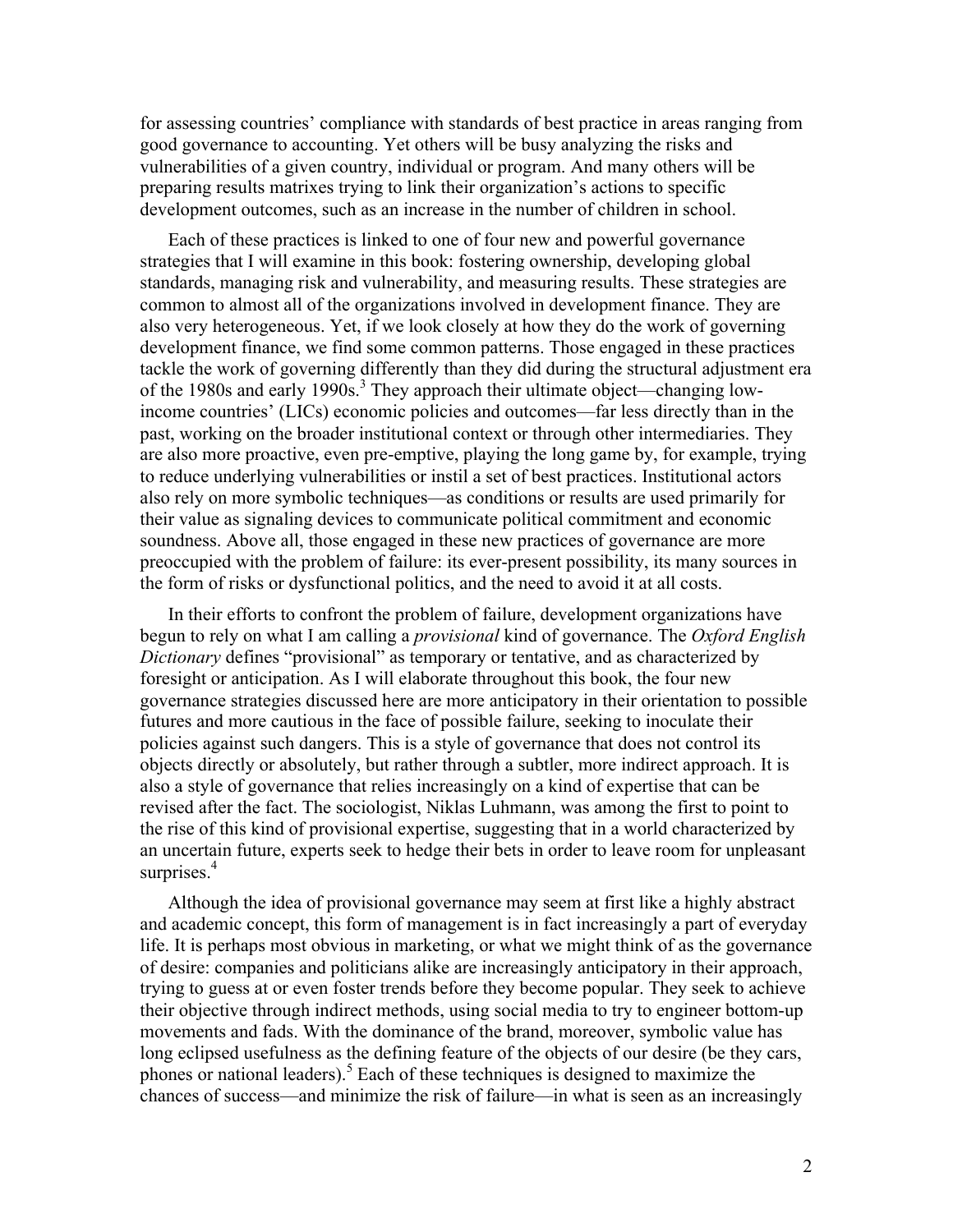uncertain world. Yet the ever-present possibility of failure remains. This is where provisional forms of expertise become particularly useful: think of the number of food products that now contain the statement "may contain peanuts," or how habituated we have become to hearing that there is a thirty per cent chance of rain this afternoon. Even seemingly definitive economic statistics like current growth and unemployment rates in major economies have become "estimates" that are frequently revised after the fact sometimes dramatically, as was the case in the October 2012 unemployment figures that helped President Obama's re-election.<sup>6</sup> These are all examples of a kind of provisional statement that leaves itself open to revision or contradiction without losing its claim to expert authority.

I am not suggesting, of course, that the IMF, World Bank and key donors have become as sophisticated as Apple, the Republican Party or the Weather Channel in their knowledge management techniques. What I am arguing is that their most recent policies are taking on a more proactive, indirect and symbolic character, and that they increasingly rely on more provisional forms of expertise. When World Bank growthoriented policies focus on influencing "the underlying institutions and policies that promote growth"<sup>7</sup> or when IMF staff seek to "flag the underlying vulnerabilities that predispose countries to economic disruption" rather than predict crises  $\delta$  they are engaging in practices that are open to many such provisional claims: that this particular vulnerability may open a country to further difficulties (if another shock occurs), or that reforms to these legal institutions should increase the likelihood of better economic performance (in the longer term). Little by little, those involved in development finance are coming to rely on this kind of more provisional expertise as they try to manage ever more complex problems in an uncertain environment.

Why has this shift occurred? In answering this question, this book develops a second major theme focusing on the politics of failure. These changes in how development governance is done were precipitated by a significant erosion of international financial institutions' (IFIs) and aid agencies' expert authority in the 1990s. These organizations have been struggling to regain their authority over the past two decades after the Asian financial crisis and the apparent failure of development aid in sub-Saharan Africa. These events raised doubts about the very core of what organizations like the IMF and World Bank pride themselves on—their role as the global experts in finance and development.

The Asian financial crisis and the "lost decade" in Africa were important not so much because they were objective failures, but rather because of the way that they produced a particular kind of debate about what counts *as* failure. They, together with the more recent global financial crisis, are examples of what I am calling *contested failures*: events on the public stage that engender major disagreements about whether and what kind of failure they represent, eventually precipitating debates about what counts as success and failure in a given policy area. Michel Callon has called such debates "hot negotiations," in which policy-makers, critics and academics debate not just the content of policies but also the metrics through which they are assessed. <sup>9</sup> These hot negotiations ultimately produced several key moments of *problematization*, a term I am borrowing from Michel Foucault's later work.<sup>10</sup> In the process, new questions and concerns—such as the political sources of policy failure, and the problem of risk and contingency—became the subject of intense intellectual and practical preoccupation. The products of these debates were the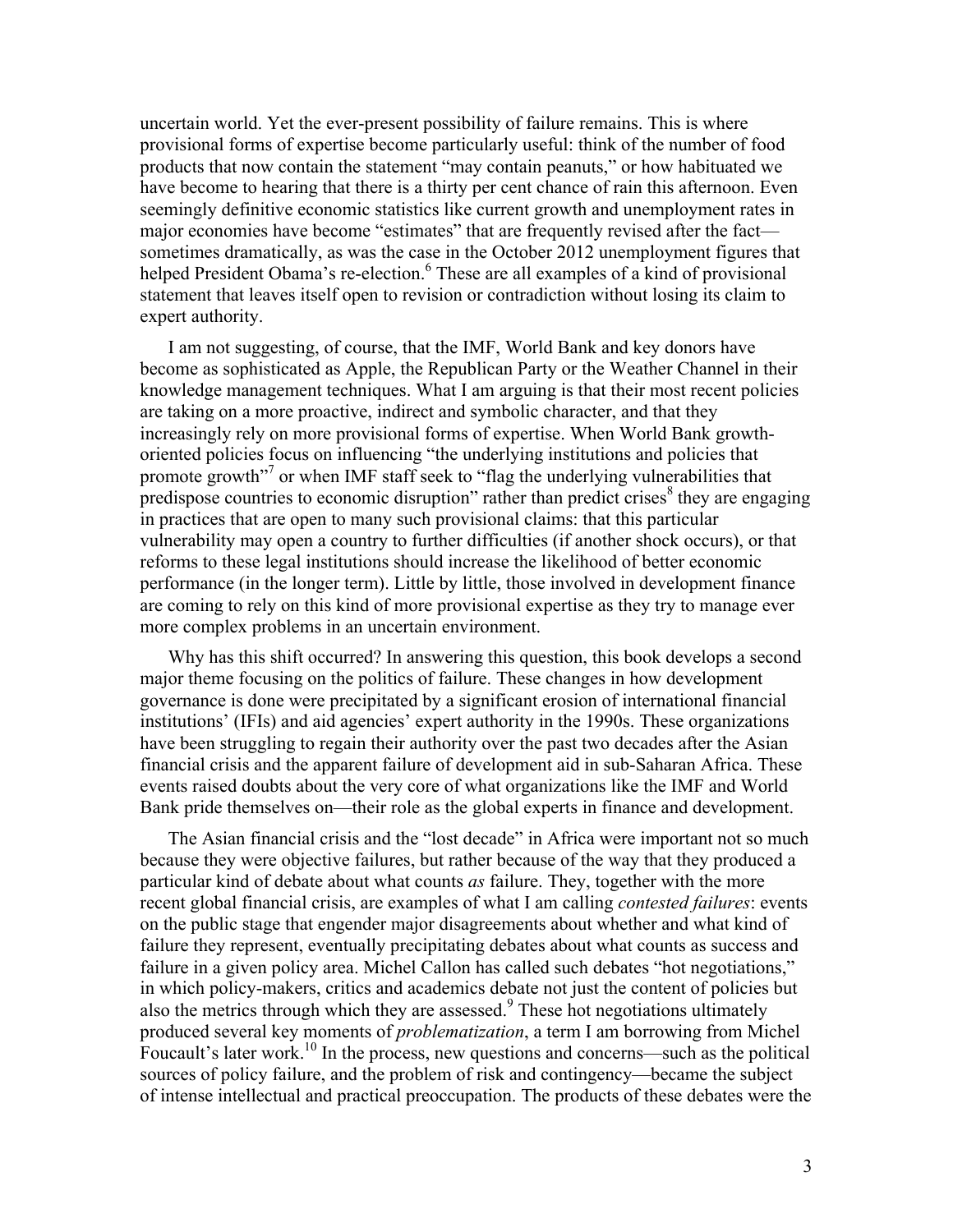four new governance strategies I mentioned above: fostering country ownership, developing global standards of good practice, managing risk and vulnerability and measuring results. Each seeks to re-establish the eroded authority of the IFIs and donors through new governance practices, and each does so in a way that has become, particularly in the past few years, increasingly preoccupied with the possibility of future failures.

Starting from this awareness of the fragility of expert authority and the politics of failure, this book is organized around three key questions: how and why did this erosion in expert authority occur? How do these emerging practices seek to re-establish that authority and more generally do the work of governing given the possibility of failure? And what are the implications of that shift—for the IFIs and donors themselves and for global governance more generally?

#### **How and why the shift occurred**

The first chapters of this book are concerned with uncovering what has changed since the structural adjustment era and understanding how and why this change occurred. There are those who argue that there is in fact very little new in the global governance of development finance, and that any apparent changes are only at the level of rhetoric and not practice.<sup>11</sup> Yet, as I show in Chapter 3, if we compare the earlier structural adjustment era practices to those of the past decade and a half, it is evident that there have been significant shifts in how development finance is undertaken.

The structural adjustment era stands out even now as the high point of the power of the IFIs and western donors, when their capacity to exert influence over low and middleincome countries appeared incontestable. Why then did it not last? Ironically, those very aspects of structural adjustment policies that made them seem so stable, such as their consistent reliance on universal economic principles and efforts to separate or subordinate politics to economics, ultimately proved to be unable to address the increasingly complex problems that institutions were faced with. Of course, there were significant sources of conflict between donor organizations and borrowing states and civil society organizations, all of which helped erode the structural adjustment policies. But these conflicts combined with tensions that began to emerge within the practices of governance themselves. As the IMF and World Bank delved deeper into the structural aspects of borrower countries' economies, they found their policy tools ill-suited for the task and began to experiment with new criteria for evaluating success and failure. The difficult events of the 1990s, including the Mexican and Asian financial crises and the recognition of a failed decade of aid to sub-Saharan Africa, were viewed as signs of profound failure in the governance of development and finance. Debates about "aid effectiveness" in the 1990s not only sought to resolve the problem of failure, but, more significantly, to develop a new consensus on what constituted success and failure.

These organizations thus came face to face with what the political theorist Sheldon Wolin, in his interpretation of Max Weber's political and methodological writings, describes as one of the central paradoxes of expert authority: the need for expertise to ground itself on methodological foundations which themselves are fragile and prone to contestation.<sup>12</sup> As I will discuss in later chapters, such moments of contestation often occur when the gap between a system of measurement and the complexity of its objects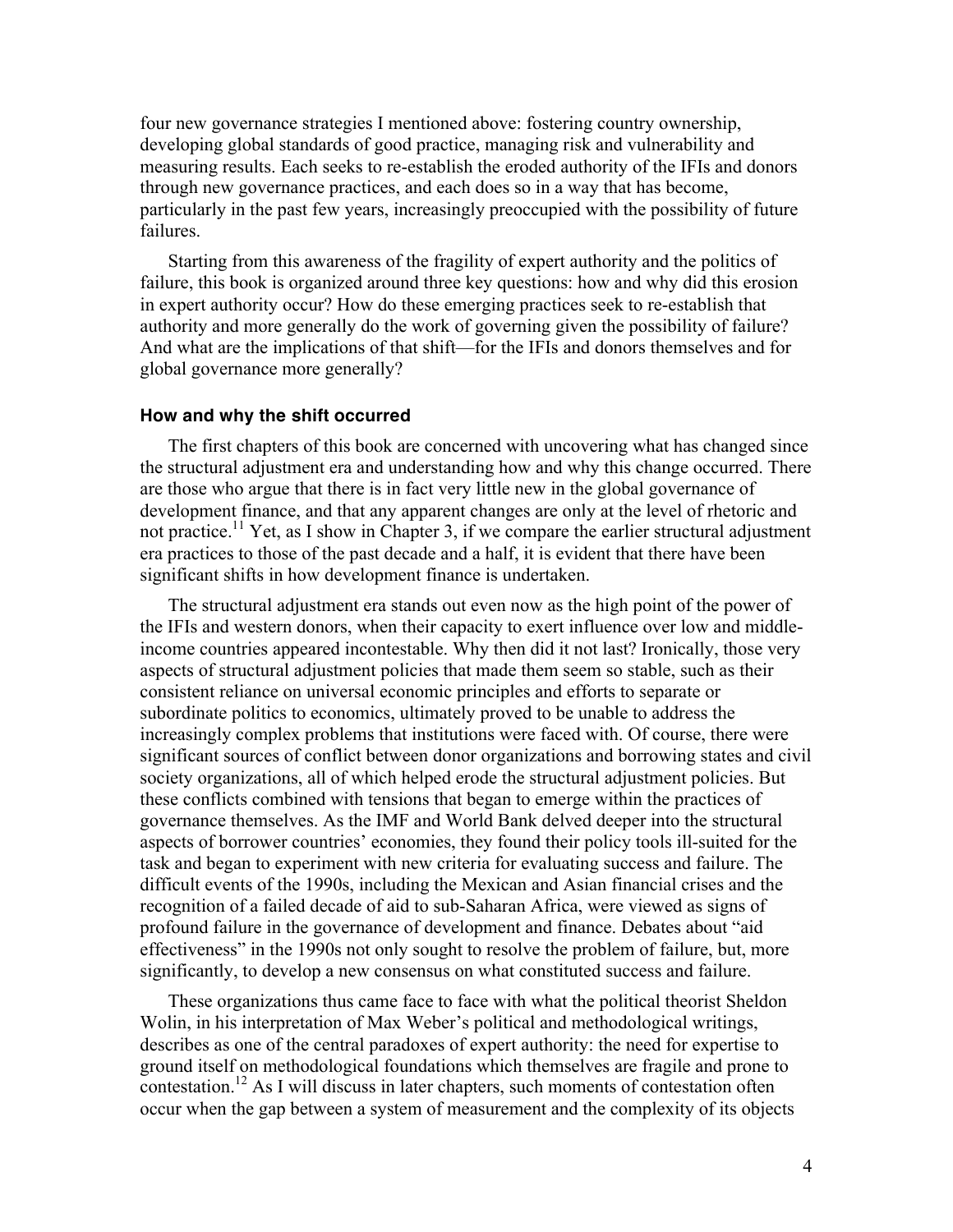becomes too big—as the fluidity of the world overtakes our capacity to translate it.<sup>13</sup> In the case examined here, key international organizations (IOs), state and nongovernmental organization (NGO) actors challenged the grounds of governance expertise and sought to redefine it through a process of problematization—debating and developing new techniques and practices. What emerged over time were several new governance strategies.

#### **How the new practices work**

How do we go about understanding this transformation, and mapping the contours of these emerging practices of governing in the context of failure? In other words, how do we study the *how* of global governance? One of the challenges of investigating the changes discussed in this book is that they cannot be readily witnessed through the study of any one individual institution, such as the IMF or the World Bank. Although IO scholars focusing on an individual institution gain crucial insights into the complexities of internal bureaucratic politics and the dynamics between internal and external pressures,<sup>14</sup> they run the risk of ignoring the ways in which policies pursued at one institution are connected to and dependent on processes at others and within a broader community of practice including donor agencies, NGOs and IOs. At the same time, focusing only on the broadest level of analysis, examining macro-trends in global governance—in the transformations of advanced capitalism, for example, or in neoliberalism—runs the risk of over-generalizing the changes taking place and missing the complex particularities that are involved in each institution and policy.<sup>15</sup>

Many of the important changes taking place in global governance—including the emerging strategies discussed in this book—occur at a meso-level that is between these two more common levels of analysis. In Chapter 2, I develop an analytic framework for studying these meso-level processes—a "how to" guide of sorts—to assist those who are interested in understanding these messy intermediary processes of global governance but are uncertain of how to go about doing so.

This framework focuses on three interrelated meso-levels of practice. The first level of analysis is made up of *governance strategies* such as managing risk and vulnerability or fostering country ownership. These are broad clusters of governance practices organized around a particular problem: how, for example, to address the political sources of policy failure (by fostering ownership). These strategies cut across a range of different institutions. They are developed, often piecemeal, by various policy-makers, politicians, economists and critics through a process of debate and problematization in which a new set of issues or concerns is defined and new techniques developed for making them governable.

Although there has been a myriad of individual policy initiatives, this book argues that it is possible to identify four broad trends in policy that most key development financing organizations and many NGOs have participated in over the past decade and a half. Put simply, these are strategies of fostering ownership, developing global standards, managing risk and vulnerability and measuring results. The first of these strategies, most apparent in IFI efforts to streamline conditionality and to replace structural adjustment lending with Poverty Reduction Strategy Papers (PRSPs), places new emphasis on ensuring that policies are responsive to local contexts and seeks to build local ownership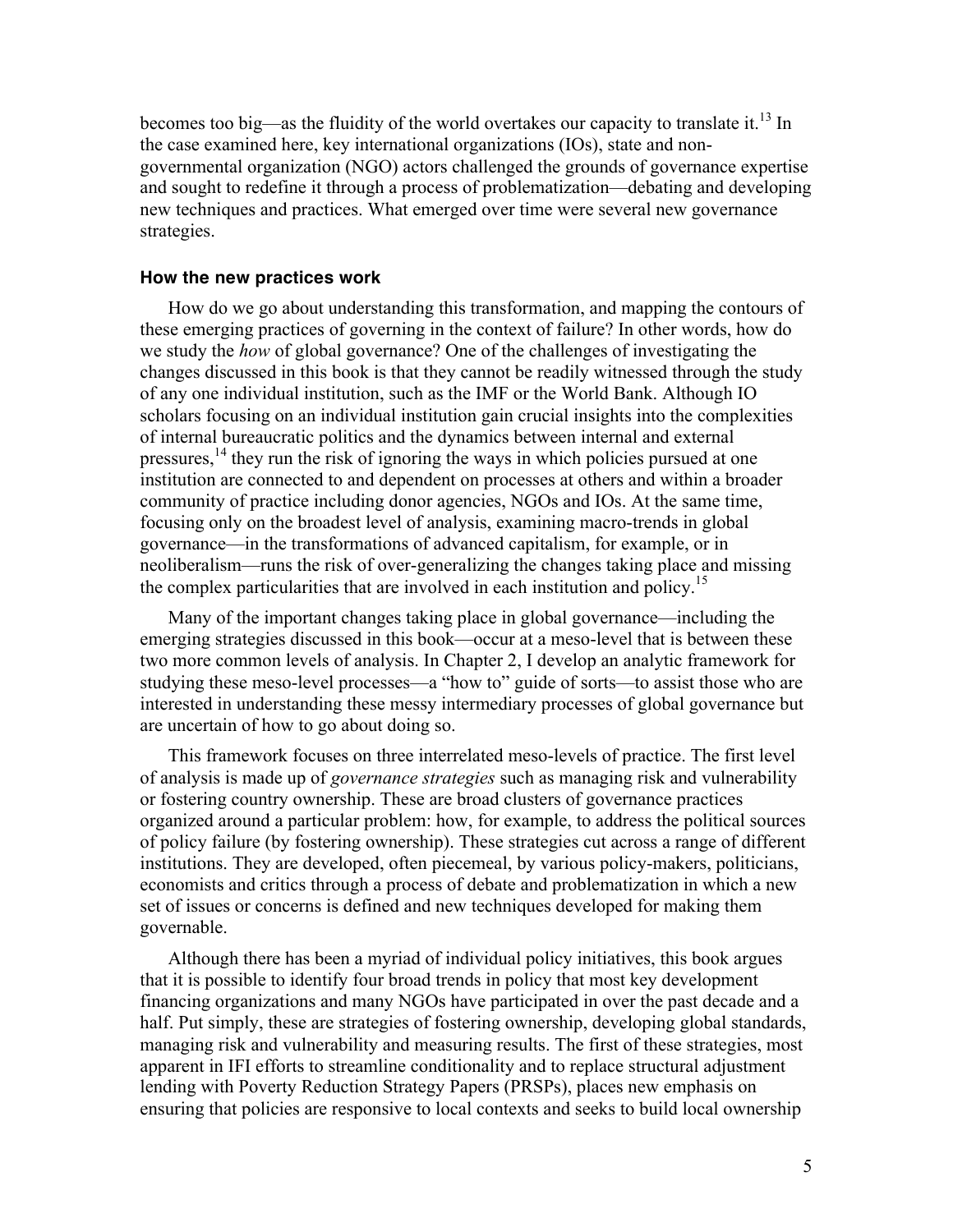of IFI and donor programs. The second strategy of standardization seeks to develop universal standards of good governance and best economic practice and to disseminate them to developing and emerging market countries. The third strategy of managing risk and vulnerability reconceptualizes the objects of development assistance—such as poverty reduction or project success—as more contingent and prone to failure, and works to develop pre-emptive measures in response. The final strategy of results-based measurement seeks to catch up with the increasing complexity of finance and development policies by creating ever more sophisticated methods for measuring policy success and failure, and integrating the measurement and evaluation of results deeply into the process of policy management.

The second meso-level of analysis drills down to the building blocks, or *factors of governance*, that make up these governance strategies: these include the actors who govern, the techniques and knowledge that they use, and the forms of power and authority involved. By mapping shifts and continuities in these key factors, we can gain a nuanced appreciation of how the work of governance is being done.

The past two decades have witnessed significant shifts in the various factors involved in the work of governance. New, more engaged actors have become implicated in the processes of governance, most notably through the integration of various kinds of civil society actors as the source of "demand" for particular kinds of government policies and market services. The forms of knowledge have also evolved, as practical, small "i" ideas such as new public management and new institutionalist economics have become the drivers of institutional change, replacing the more ambitious big "I" Ideas like the Keynesian and Neoclassical paradigms. The techniques have also shifted accordingly, relying on new forms of participation and the production of different kinds of documents, or inscriptions, to coordinate action.<sup>16</sup> The forms of power and authority involved in the governance of finance and development have also undergone a transformation, as IFIs and donors have begun to rely on more popular and moral forms of authority, and as their expert authority has become more provisional in character. In the process, they have also begun to replace some of the more overt, instrumental forms of power used in the structural adjustment era with less direct, more productive (but still exclusionary) forms, such as scoring and ranking processes that sort countries based on their performance.

The third and final level of analysis that I am undertaking in this book considers whether there are any broader underlying patterns apparent in the strategies and factors of governance at a given moment in time. As I will elaborate in the next chapter, some historical moments are characterized by a particular *style* of governance. Such styles are defined by the particular ways that institutional actors have found to resolve the tensions facing governance efforts—in particular, the methodological dilemmas that I discussed above, as they seek to maintain expert authority in the face of a slippery world that resists full comprehension. In chapters 3 and 4, I suggest that the structural adjustment era and the present day are each defined by a different style of governance—the earlier era being characterized by a far more confident and direct style than the present-day provisional form of governance.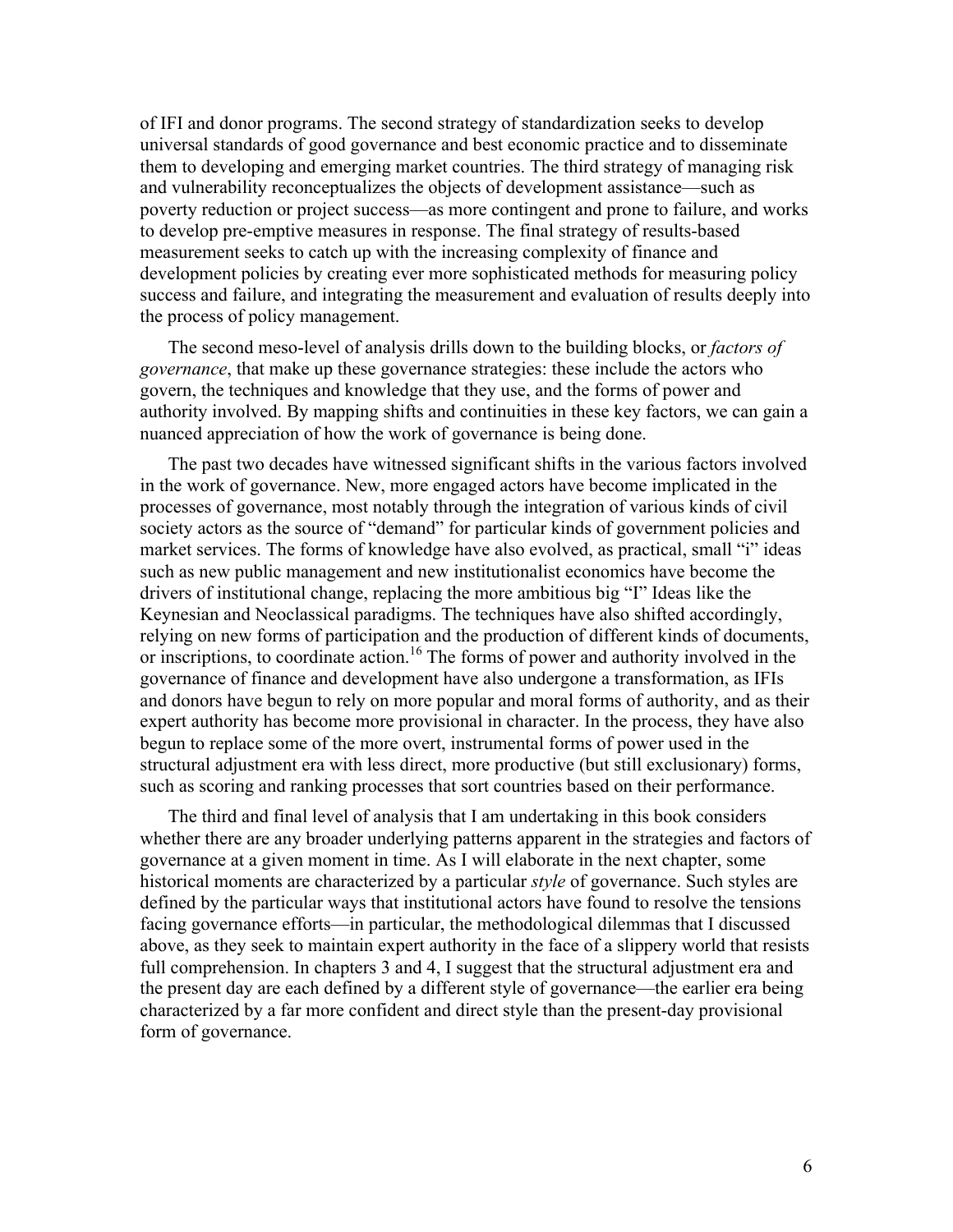#### **Implications**

What are the implications of such changes in how governance is done? This is a potentially vast question, which could be answered at many different levels—focusing on the effects on domestic communities, on inter-state dynamics or on the IFIs and donor organizations themselves. This book seeks to answer the question of implications in the final chapter by focusing primarily on the last of these questions—examining the effects of these changes on organizations by asking what their implications are for the politics of global governance and considering how sustainable these new strategies ultimately are.

What is the future of this provisional style of governance? If we look more closely at the different patterns that constitute it—the shift towards more proactive and indirect approaches to governance, the reliance on symbolic techniques and the increasing awareness of the possibility of failure—we do not find a single coherent telos but rather two possible paths. On the one hand, many of the practices involved in these strategies are open-ended and even experimental.<sup>17</sup> They respond to the uncertainty of the world through a trial and error approach and bring new actors, particularly local ones, together with local forms of knowledge into the process to better respond to the unknown and learn from past failures. Yet this more open-ended and inclusive form of expertise coexists with, and is often trumped by, a much more risk-averse one that responds to those same uncertainties by relying on the security of more traditional forms of expertise, trying to reduce everything to numbers—an approach best captured by the new emphasis on measureable results.

Each of these paths also has significant political implications. More experimental approaches to governance often cede some authority to a wider range of actors, such as civil society organizations, poor people and local governments. Yet, when caution wins out, these messy and less reliable forms of input have to be translated into traditional expert categories, often reducing genuine debate and deliberation with thin proceduralist forms of consultation.<sup>18</sup> The repoliticization of these governance processes paradoxically turns into a kind of depoliticization, as various forms of political action are read through the lens of economic expertise and then reduced to quantitative indicators.

The effects of this approach to governing failure are paradoxical. Policymakers' caution is one of the key ways they attempt to hedge against the possibility of failure. Yet, despite such efforts, failures persist. These new strategies continually confront the limits of their efforts to make ownership and governance measurable, to draw tidy lines between policies and results, or to reduce the uncertainties of finance and development to algorithms of risk. These failures of performance can lead to failures of consensus. Although one might expect that IFI and donor staff would embrace these new techniques of governance and the forms of power and authority that they afford, my interviews reveal that many of them are ambivalent about these reforms, precisely because of their continued messiness and refusal to fit within bureaucratic norms of neutral and apolitical expertise.<sup>19</sup>

But do these failures actually matter? After all, as scholars like James Ferguson and Timothy Mitchell have noted, although global development policies frequently fail, such failures seem to have a negligible effect on the development machine.<sup>20</sup> Indeed, I will suggest, some of these failures are benign or even constructive, doing no damage to the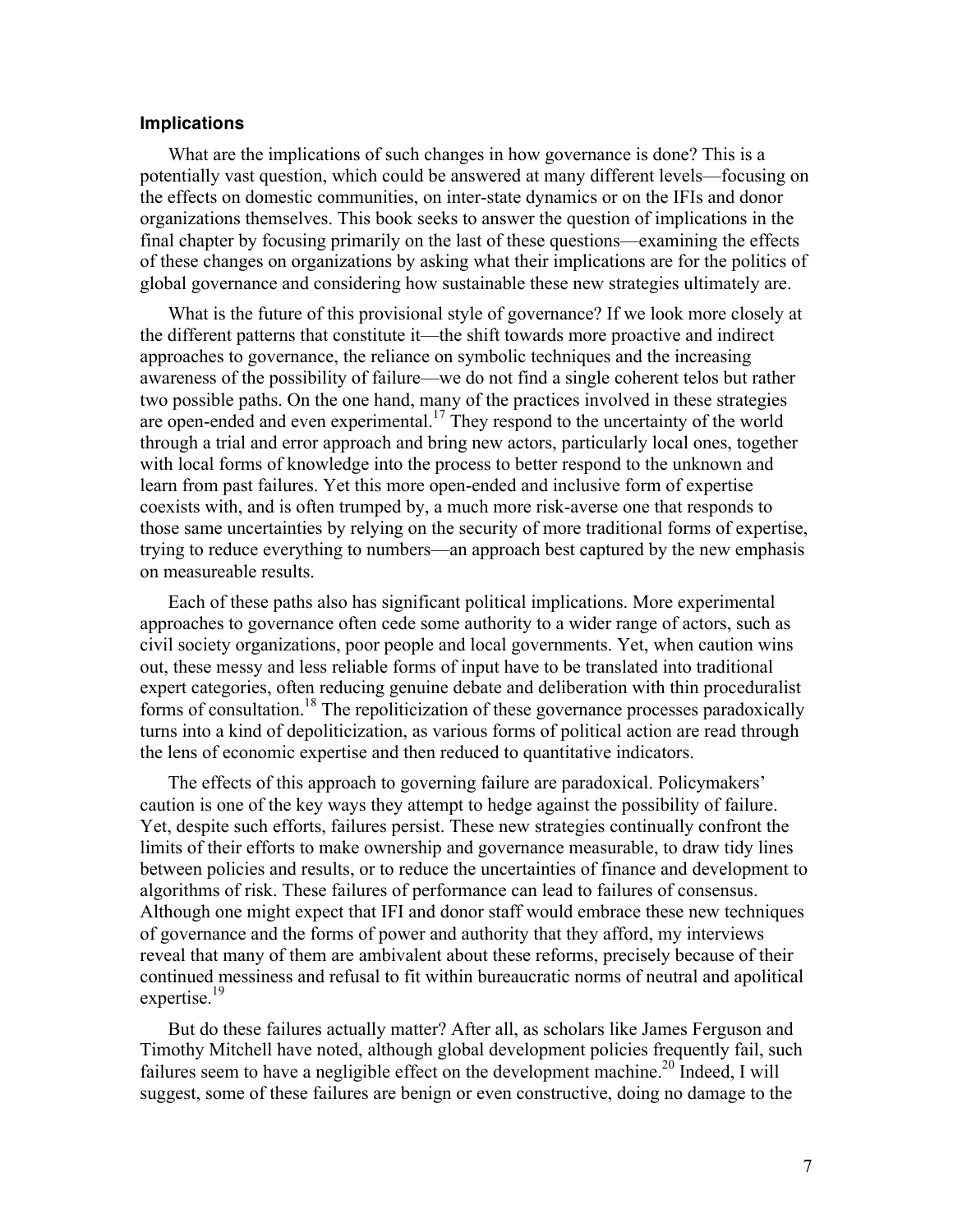institutions involved in development governance. Yet some of these failures are destructive to them: when failures of performance combine with failures of consensus, the ground is fertile for further erosion to governance authority.

#### **Empirical contributions**

In empirical terms, this study contributes to our understanding of some key changes in the governance of finance for development, speaking to scholars and policy-makers interested in global governance, international organizations and international development. The book is the culmination of seven years of research into the changes taking place in the policies of the IMF, World Bank and several key donors. Most of the book's empirical material is drawn from the IMF and the World Bank, given their dominant role in governing development finance. I do, however, also examine the policies of certain donor agencies, particularly where their influence has been important in shaping the direction of development policy—for example DFID's movement to eliminate economic conditionality, CIDA's pioneering adoption of results-based measurement, and the American Millennium Challenge Corporation's (MCC) pass-fail approach to conditions. The research is based on extensive document analysis, archival research at the IMF, World Bank, Canadian and British National Archives, and over fifty interviews with staff and management at the IMF, World Bank, the Organisation for Economic Cooperation and Development (OECD), NGOs, and in certain donor countries.

Scholars of international political economy (IPE) and finance tend to study the IMF and to focus on the interactions of major industrialized states, while development scholars study the World Bank and donors and tend to ignore the IMF. This book cuts across these two solitudes and provides a synthetic analysis of the changes taking place in these various organizations, while at the same time remaining attuned to the important differences among them. In fact, as the evidence in this book makes clear, the common claim that the IMF is "not a development organization" is untrue: even if development is not a formal part of its Articles of Agreement, the organization's actions have profound developmental effects.<sup>21</sup> In choosing to focus on the institutional side of recent changes in finance for development, I have of course downplayed the other side of the equation: the impact of these changes in developing countries. This book is ambitious enough without attempting to do justice to these important questions. However, as these changes in policy have begun to take hold, other scholars have begun to tackle these issues.<sup>22</sup>

## **Methodological innovations**

This volume's approach and structure also constitute an important methodological innovation. How do we go about studying the *how* of global governance? Much of the literature to date has tended to focus either on individual IOs or on broad-level governance trends and patterns. Yet many of the important changes taking place in global governance—including the emerging strategies discussed in this book—occur at a mesolevel that is between these two more common levels of analysis.

This book argues for the value of a methodological approach that begins in the middle, focusing on the concrete policies, strategies and techniques through which various actors do the work of global governance.<sup>23</sup> This kind of analysis is "meso" for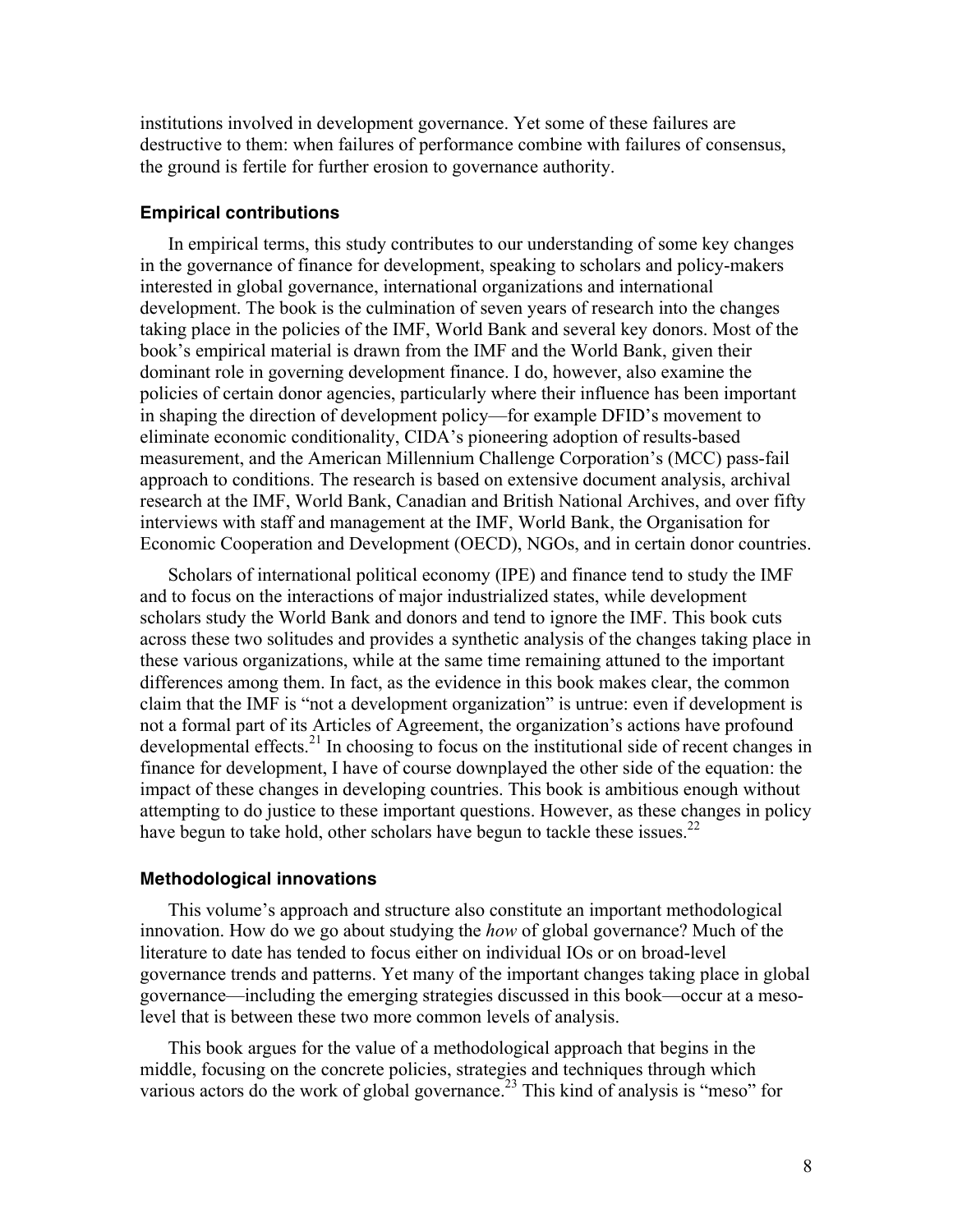several reasons. It is a kind of analysis that *starts in the middle*: looking at what is going on in the form of concrete policy practices, like the consultations to produce PRSPs or efforts to streamline conditionality, and seeking to understand them. The *objects* of this analysis also exist somewhere in a middle ground between materiality and discourse, linking the two without being resolved into either one: the documents and consultation processes that are key to the PRSP, for example, are both material and discursive—their power, in effect, derives from their capacity to translate ideas into material form. This book thus undertakes an analysis focused primarily on *processes*—how ownership is fostered, for example—rather than on outcomes or interests. Finally, this is a meso-level analysis because its *level of analysis* exists between and connects the macro, more structural level of global governance and the micro level of individual state, NGO, academic and bureaucratic actors: to understand the strategy of ownership, for example, we must look at how certain practices emerged in and circulate among these different actors and institutions.

#### **Theoretical insights**

In focusing on the "how" of global governance, this research seeks to make theoretical contributions to several key academic debates. My principal inspirations and interlocutors can be found in the literatures on global governance and IOs, critical IPE, and social theory. My goal is to bring some of the underappreciated insights of social theory, particularly certain concepts from actor-network theory (ANT) and science and technology studies (STS), into the global governance and international political economy (IPE) literature. In so doing, I hope to enrich the sociological turn in International Relations (IR) through a contribution to our understanding of how global governance works.

More specifically, this book makes four key contributions to theoretical debates. The book focuses on strategies and techniques that *link the material and the discursive*, thus contributing to the practice turn in social theory and IR*.* The book also seeks to provide an account of *change* not only of norms but also of governance practices. It seeks to advance our understanding of the centrality of *expertise* and its limits, in part by examining the politics of failure. Finally, my attention to the rise of *provisional governance* contributes to but also moves beyond existing work on risk in social theory.

#### The importance of practice: between materiality and ideas

To trace various processes of global governance, this volume focuses on the concrete practices through which governance occurs—the documents, metrics, assessments, debates and consultations that actors produce and engage in on a day-to-day basis, as well as the broader strategies that help give them shape and direction. I draw considerable inspiration from the work of IR scholars, Michael Barnett and Martha Finnemore, who have been pioneers in bringing more sociological insights into the study of the cultural factors that help shape IOs' bureaucratic practices. <sup>24</sup> At the same time, my work seeks to move beyond their focus on *norms* by paying more attention to the central role of *practices*, drawing on a wider range of social theorists to do so, particularly those working within the traditions of STS and ANT, as well as some of Foucault's later work, and the recent literature on practices in social theory and IR.<sup>25</sup>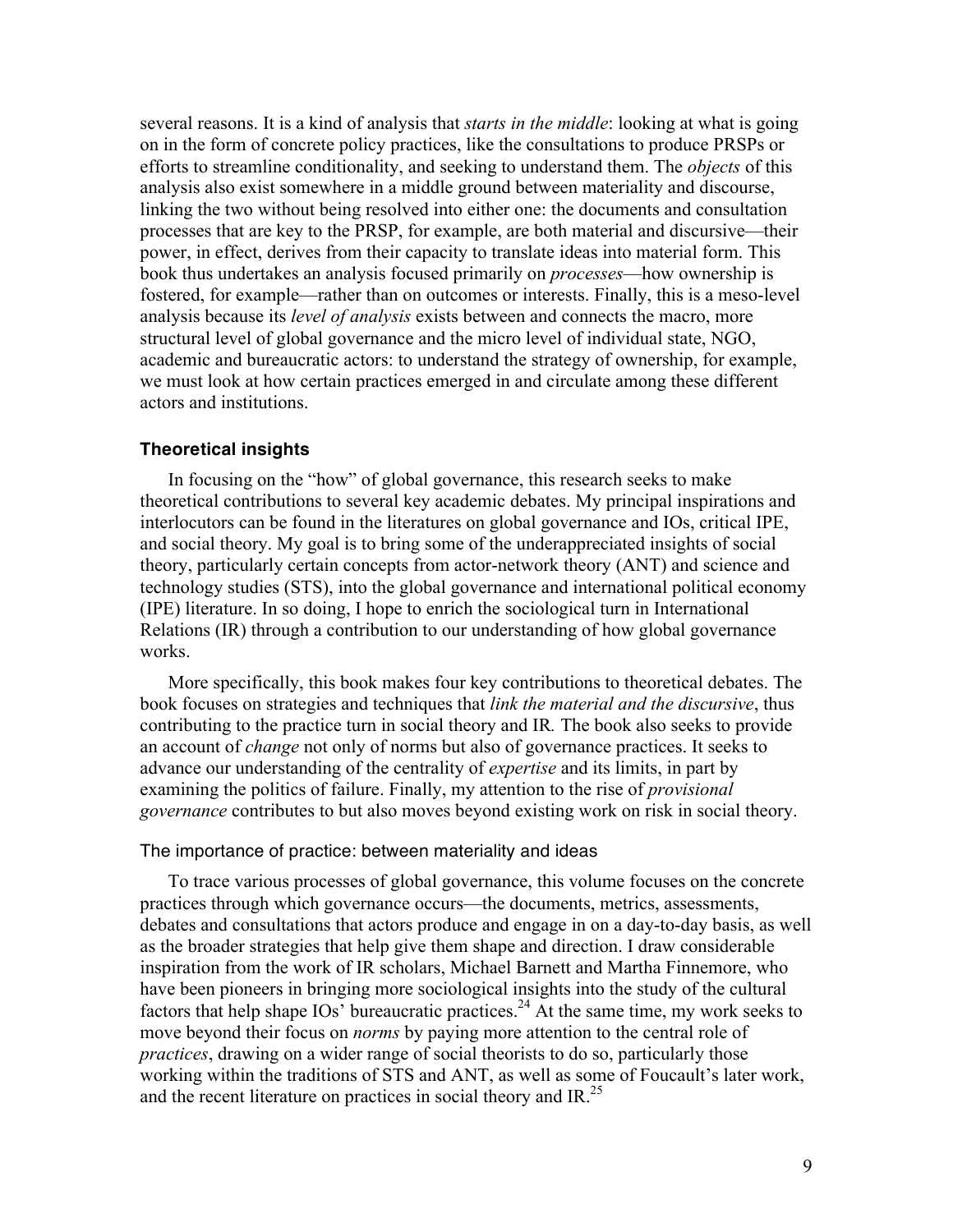What these literatures have in common is an interest in the concrete practices that make up global politics. Such practices are partly material—they involve actions, activities and objects. Yet they are also profoundly social, and are situated within a matrix of ideas, meanings and assumptions that give them shape and that they in turn help to produce. A focus on practices provides a useful middle ground between discursive and materialist accounts of international politics. As I discuss in the next chapter, my own particular brand of practice-oriented analysis is also somewhat different from most of the current work on practices in IR because of my reliance on insights from ANT scholars who have to date been underappreciated in the field of IR.<sup>26</sup>

Although I will provide a fuller discussion of the different kinds of practice I am looking at in the next chapter, it is worth spending a moment considering one kind of governance technique—inscription—that I will be using regularly throughout this book. The concept of inscription is a creation of several ANT scholars, including Michel Callon, Bruno Latour and Steve Woolgar.<sup>27</sup> In their efforts to make sense of the social character of scientific practice, they focused on the ways through which scientists translate the messiness of laboratory activities into inscriptions (graphs, formulae, scientific papers) that they can then take out into the wider community and use to gain support for their theories.

It may be tempting to see inscriptions simply as another variation of what other scholars have described as discourse or ideas. Yet, as William Walters has pointed out, these other concepts tend to focus largely, if not exclusively, on language, ideas, and texts, neglecting the material manifestations of the work of conceptualization.<sup>28</sup> An inscription, on the other hand, is necessarily a physical object or process, whether a piece of paper, an image on a screen, or a technique or procedure. At the same time, it is the product of an imaginative process, and through its representations also makes possible other kinds of conceptual work. It is material and ideational. Focusing on practices of inscription allows us to trace how the work of development is done—and how it changes over time.

#### Understanding change

Of course, how to conceptualize change is a perennial challenge for those working in the social sciences.<sup>29</sup> In chapters 2 and 4, I develop a conceptual framework for understanding how not just *norms* but also governance *practices* and strategies change over time: why, for example, it can suddenly become essential for staff members in the development industry to learn how to prepare a results matrix or design a consultation process, practices that give shape to development financing.

Rather than assuming a linear trajectory shaped by structural factors or functional logics, this analysis emphasizes the sometimes-idiosyncratic character of certain policy decisions and applications.<sup>30</sup> The concept of inscription is particularly useful here: inscriptions—such as reports, studies, checklists and evaluations—are developed by particular actors, whether IO staff, NGOs or state representatives, and are often used to support a specific conception of appropriate practice. Such inscriptions are therefore the subject of contestation and negotiation among key actors both while they are being developed and as they are being put into practice. Yet if particular inscriptions gain enough support and become integrated into institutional life, they can begin to be taken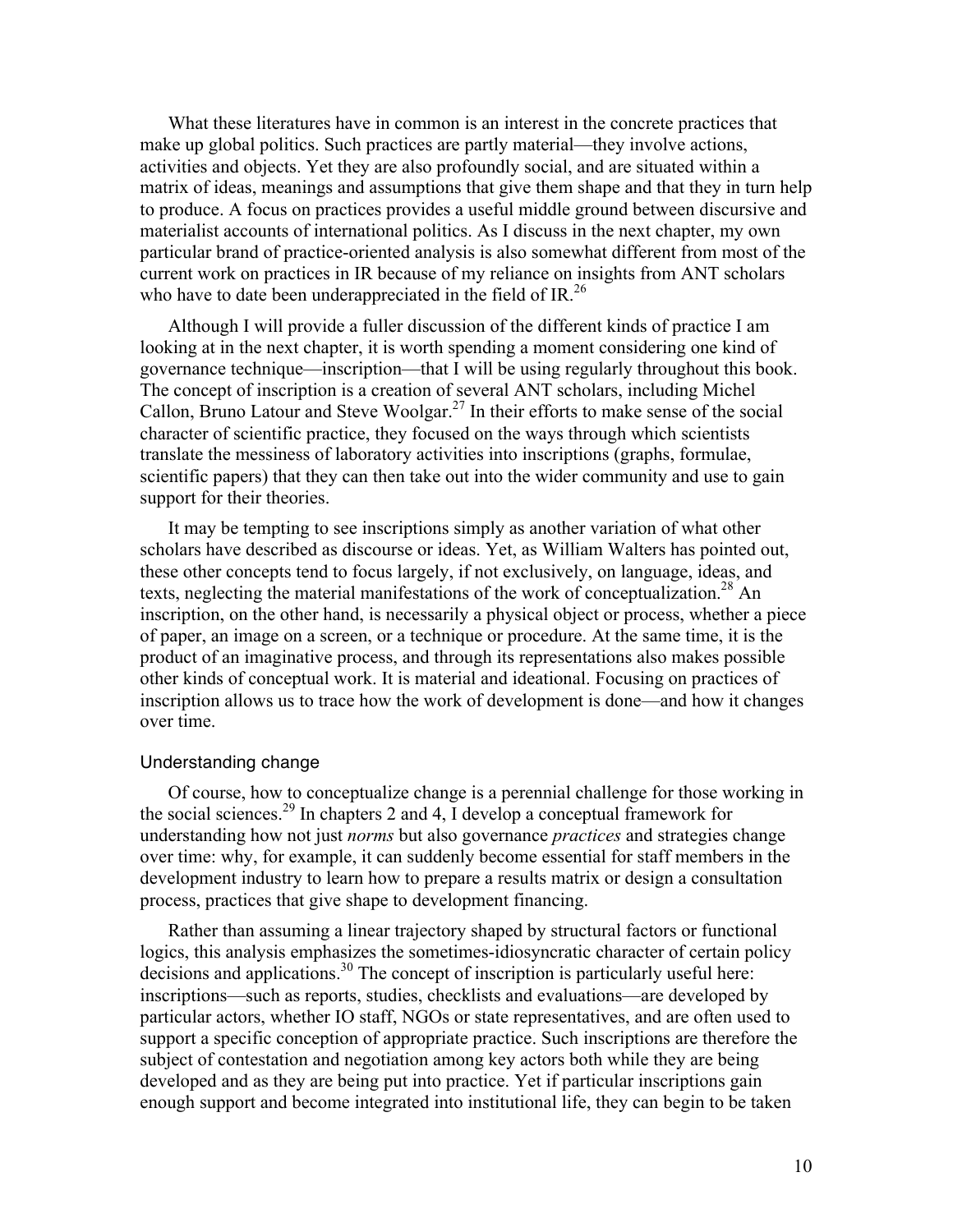for granted, or "black-boxed" as part of the factual background of policy practice.<sup>31</sup> Black-boxing is not irreversible, but once a set of ideas and practices have become entrenched enough it takes much more vigorous contestation—often in the form of a more fundamental debate about the metrics of success and failure—to unsettle them.

This book focuses on a period in the history of economic governance that witnessed significant changes to the ways in which economic development finance was talked about and practiced. It seeks to make sense of those changes by paying attention to the various debates and negotiations, both cold and hot, through which new kinds of governance practices emerged—understanding not just what did occur but what might have happened otherwise, had factors been somewhat different.

#### Expertise and failure

In trying to make sense of changes in the governance of development financing, the central practices that this book examines are all intimately connected to the production of knowledge and expertise: both the kind of big picture knowledge that helps to shape World Development Reports and other such institution-defining publications, and the kind of everyday expertise that makes possible the generation of countless project analyses, assessments and evaluations. These practices are important not only to the functioning of such institutions, but also to their authority. Because IOs and donor agencies are bureaucratic, they rely heavily on technical expertise to gain authority to govern. They are essentially asking their stakeholders and borrowers to allow them considerable power because of their sophisticated grasp of the highly technical matters of development and financial assistance.

In focusing on the centrality of expert authority in global governance, this book draws inspiration from a range of scholars from Barnett and Finnemore, to Nikolas Rose and other economic sociologists who have emphasized the power of technical expertise.<sup>32</sup> I will also seek to complicate these studies in one crucial way: despite their considerable strengths, these theories all tend to overstate the capacity of social actors to make things technical—and to govern the world through such practices.<sup>33</sup> My research does confirm the effectiveness of such technical strategies in many cases, but also reveals the limits of efforts to render the world calculable and manageable. This study also points towards the central and contested role of failure in the evolution of expertise—as some kinds of objective failures in policy can precipitate more complex debates about what counts as success and failure, eroding some of the markers on which expert authority is based.

This study of the recent history of development finance thus reveals the contested and often-contingent character of expert authority. It also suggests that the fragility of expert authority is becoming increasingly evident, as the straightforward certainties of the structural adjustment era have given way to a more cautious kind of expertise.

#### Provisional governance beyond risk

In pointing to the rise of this less confident, more provisional style of governance preoccupied with the problem of failure, my work speaks to a wider literature in social theory on the growth in risk-based thinking and practice. Niklas Luhmann, from whom I borrowed the term "provisional," saw risk management as the central example of this kind of expertise. Many other scholars, including Mitchell Dean, Henry Rothstein,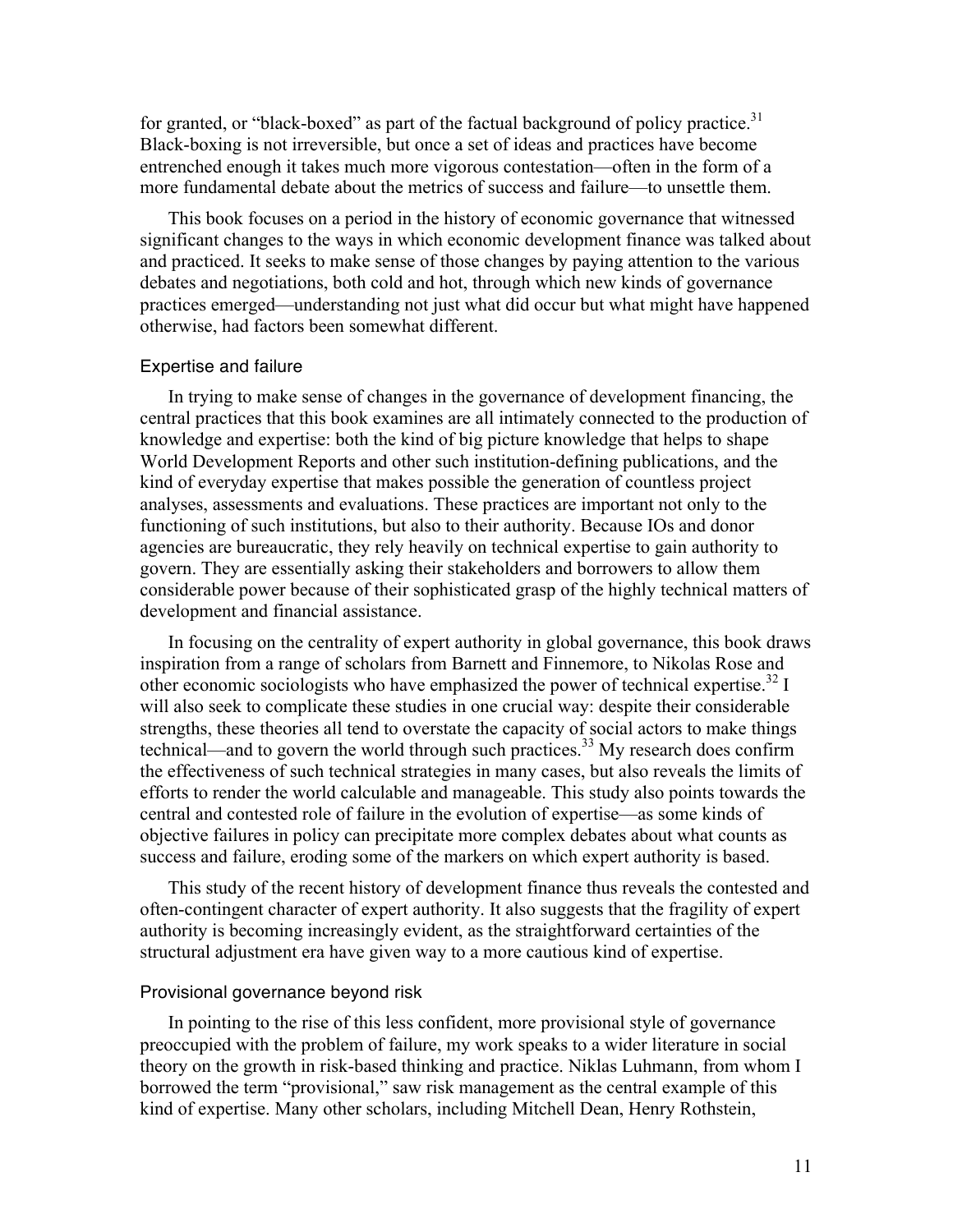Melinda Cooper and Jeremy Walker, although not using the language of provisional governance have nonetheless pointed to how risk-based thinking allows for this kind of cautious, anticipatory relationship with the objects of governance.<sup>34</sup> In one respect, this book therefore seeks to bring some of these insights from social theory into a community of global governance and IPE scholars who have yet to discover it. Yet at the same time, this book pushes beyond this risk-based literature by pointing to how much more pervasive and complex this provisional approach to governance is than a simple focus on risk management. This study reveals that the basic attributes of provisional governance its indirectness, proactive focus, reliance on symbolic constructions, and preoccupation with failure—characterize a wide range of governance practices, not simply those that rely on risk-based metrics. Moreover, as the focus of many institutions has shifted from risks to underlying vulnerabilities, the grounds of their expert claims have become even less certain. If we want to understand the patterns shaping contemporary governance practices, we therefore need to look beyond risk to the complex ways in which institutional actors attempt to engage with an uncertain world.<sup>35</sup>

#### **The plan of the book**

This book is organized into four sections. Chapter 2 continues the discussion initiated in this Introduction on how we might go about studying the "how" of global governance. After a discussion of this book's relationship with the broader practice turn in IR and social theory, I provide a more substantial account of the main categories of analysis used in this book—governance strategies, governance factors and styles of governance followed by a brief overview of how I will put them together to understand the transformation of global governance practices.

Chapters 3 and 4 then consider the historical context of the recent changes in IFI policy, tracking the changes underway in governance factors and tracing the reasons for the emergence of new governance strategies. In order to establish whether policy strategies such as ownership and risk management are in fact new, it is important to show how they differ from earlier governance practices. Chapter 3 does just that, taking a careful look at how the IMF and World Bank sought to govern development financing in the 1970s and 1980s, revealing a far more confident and direct style of governance. Chapter 4 traces the gradual erosion of that governance style, a process driven by debates about contested failures in finance and development and the problematization of new issues. Throughout this period, staff, critics and leaders sought to re-establish the basis of IFI authority, not just by developing new policies such as the PRSP and good governance agenda, but also by developing entirely new governance strategies and definitions of success and failure.

In Chapters 5 through 8, I examine the four new governance strategies that have emerged in response to this erosion. In Chapter 5, I begin by examining the strategy of country ownership, the chief means by which IFI and donor actors have sought to govern the political dimensions of economic policy. Through their development of the PRSP and their efforts to streamline conditionality, the IMF, World Bank and many donors have begun to pay more attention to the local dynamics of adjustment and development, as well as on the importance of political will. Yet even as they have touted the increased transparency of these new policies, in practice these institutions have been gradually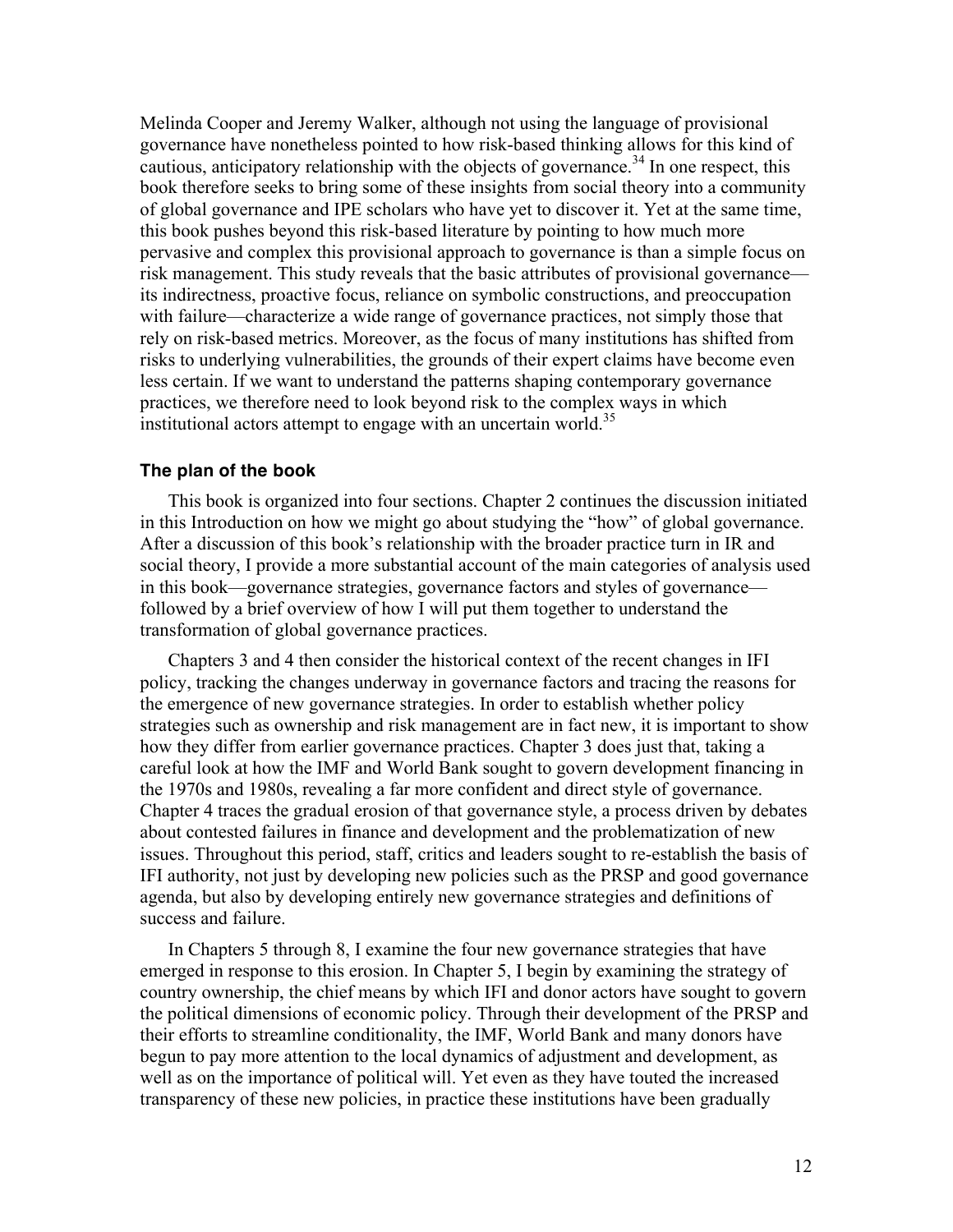informalizing and obscuring power relations. In Chapter 6, I move from the particulars of country ownership to the universals of global standards, tracing the ways in which IMF and World Bank staff members have transformed the rigid economic universals of the structural adjustment era into more flexible and ambitious global standards covering everything from accounting practices to maternal health. As they have moved into this more contested terrain, standards have become increasingly preoccupied with fostering credibility, making them both more symbolic and more performative.

After the shocks of the Asian crisis, the AIDS crisis and the most recent global financial crisis, both IFIs and donors have begun to focus more on risk and vulnerability, the subject of Chapter 7. At the World Bank, key units have redefined poverty as social risk, while the IMF has developed a ranking system to assess borrowing countries' vulnerability to excessive debt. As agencies have begun to conceptualize the objects of their governance through the lenses of risk and vulnerability, they have also developed new tools for pre-empting the things that might go wrong. At the same time, as decisions increasingly get filtered through a risk-reward matrix at these institutions, poor countries find themselves ranked and sorted in ways that significantly affect their capacity to borrow. How to measure and evaluate these increasingly complex and dynamic objects and techniques of governance? This is the challenge at the heart of the fourth and final policy strategy, examined in Chapter 8: that of results measurement. In various ways and with varying degrees of success, the World Bank and donors have sought to define a new category of knowledge, called "results." By demonstrating results, IFIs and donors hope to re-establish some of their lost authority. Although this turn to demonstrable results appears to be the exception to the turn towards more provisional forms of expertise, I suggest that the often-heroic assumptions that make such claims about results possible leave considerable room for hedging against failure.

What then is the future of provisional governance? This is the central question examined in the Conclusion. As a mode of governance that is unusually preoccupied with avoiding failure, it is ironic (if perhaps unsurprising) that efforts to pursue these new more provisional strategies nonetheless face resistance, limits and failure. After assessing the implications of these failures, I examine the two possible directions that provisional governance might take—more open-ended and experimental, or cautious and risk-averse. I conclude by considering which is the more likely future path for global governance.

In the wake of the 2008 financial crisis, we have witnessed both a decline in the volume of traditional donor assistance and the return of more explicitly political kinds of aid, particularly among those donors with new conservative governments. These two shifts have precipitated calls for hard, quantitative results-based forms of expertise to demonstrate the "value for money" of various aid initiatives. Such maneuvers reinforce the trend towards a cautious, even cynical kind of provisional governance in which expertise is increasingly tied to political convenience. At the same time, efforts to develop ever more standardized forms of evaluation only intensify the difficulties of translating the complexity of development into tidy forms of expert knowledge. Recent trends thus only exacerbate the tensions faced by those trying to manage development finance, accentuating the fragility of their expert authority and the persistence of the politics of failure.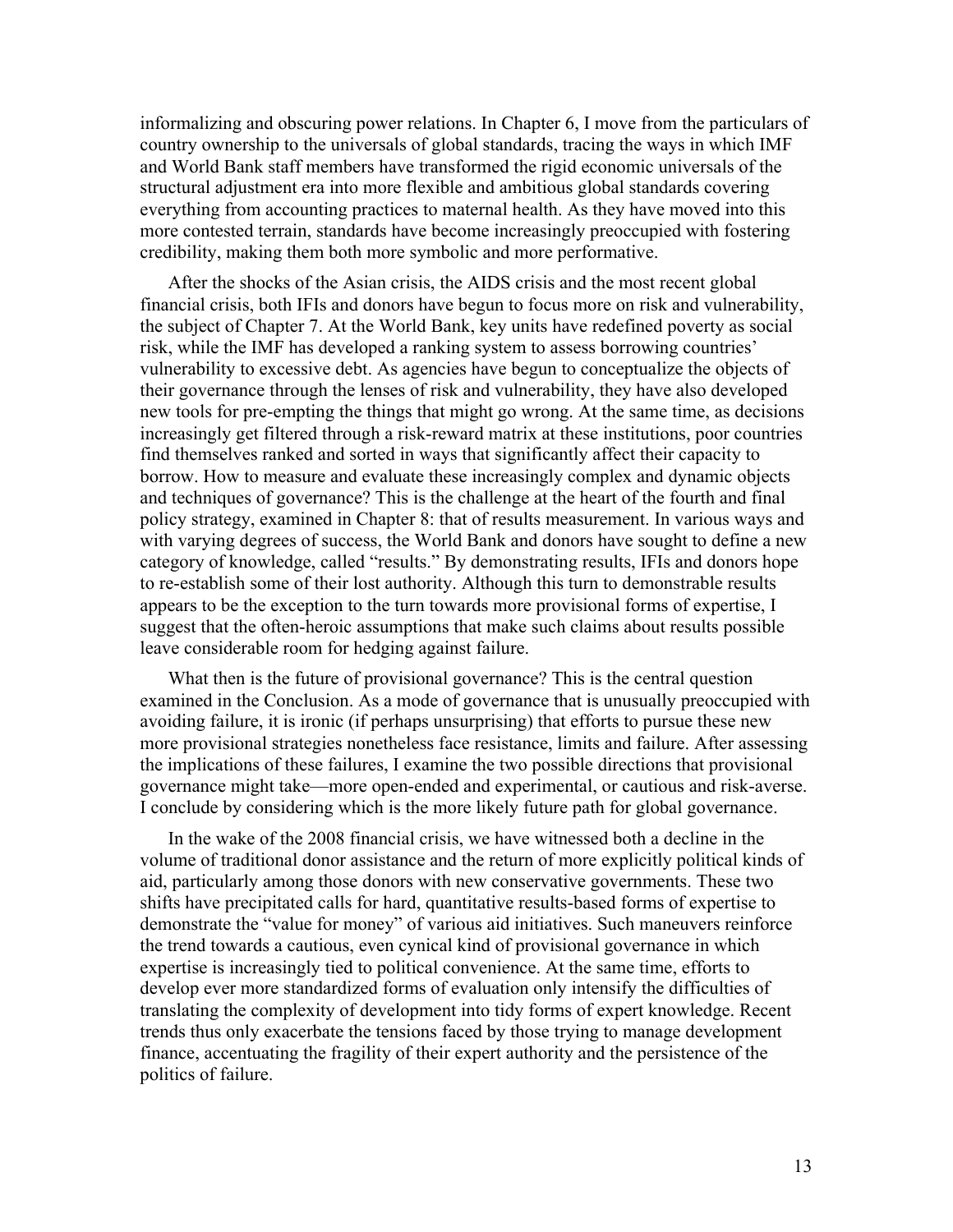# **Endnotes**

- <sup>1</sup> Joseph Stiglitz. 1998. "Towards a New Paradigm for Development: Strategies, Policies, and Processes." Prebisch Lecture, UNCTAD: Geneva, October 19; Jim Yong Kim. 2012. "Remarks As Prepared for Delivery." IMF and World Bank Annual Meeting Plenary Session, Tokyo: October 11.
- <sup>2</sup> The IMF's Chief Economist made this admission in an unofficial working paper: Olivier Blanchard and Daniel Leigh. 2013. "Growth Forecast Errors and Fiscal Mulipliers," *IMF Working Paper* (No. WP/13/1).
- <sup>3</sup> As I will discuss in Chapter 3, structural adjustment lending provided financial support to governments on the condition that they instituted significant reforms such as eliminating price controls and subsidies, reducing tariffs, and privatizing government enterprises.
- <sup>4</sup> Niklas Luhmann. 1998. "Describing the Future." In *Observations on Modernity*, Stanford: Stanford University Press, 69. Linsey McGoey considers the implications of this insight for institutional practice in: McGoey. 2007. "On the Will to Ignorance in Bureaucracy." *Economy and Society* 36 (2): 212-235.
- <sup>5</sup> Nigel Thrift explores some of these trends in: Thrift. 2009. "A Perfect Innovation Engine: the Rise of the Talent World." In *Cultural Political Economy*, edited by J. Best and M. Paterson. London and New York: Routledge, 197-221. The classic statement of the shift from use to exchange to sign value can be found in: Jean Baudrillard. 1981. *For a Critique of the Political Economy of the Sign*. New York: Telos Press.
- <sup>6</sup> In that particular case, the initial estimate of an increase of  $171,000$  jobs was revised downwards just a month later to 138,000. Bureau of Labor Statistics. 2012. "The Employment Situation: November 2012." Washington, DC: US Department of Labor, 3.
- <sup>7</sup> World Bank. 1998. *Assessing Aid: What Works, What Doesn't, and Why*. New York: Oxford University Press, 32.
- <sup>8</sup> IMF. 2011. "Managing Volatility: A Vulnerability Exercise for Low-Income Countries." Washington, DC: International Monetary Fund, 6.
- <sup>9</sup> Michel Callon, ed. 1998. *The Laws of the Markets*. Oxford: Blackwell, 260-61; Andrew Barry. 2002. "The Anti-Political Economy." *Economy and Society* 31 (2): 268-284.
- <sup>9</sup> Michel Foucault. 1990. *The History of Sexuality, Vol. 2: The Use of Pleasure*. New York: Vintage; Foucault. 1996. *Foucault Live: Interviews, 1961-84*. New York: Semiotext(e), Ch. 50; Foucault. 1997. "Polemics, Politics and Problematizations." In *Ethics: Volume 1 of Essential Works of Foucault*, edited by L. Davis. New York: The New Press, 381-90.
- <sup>10</sup> Susanne Soederberg. 2002. "On the Contradictions of the New International Financial Architecture: Another Procrustean Bed for Emerging Markets?" *Third World Quarterly* 23 (4): 607-20; Jean-Pierre Cling, et al., eds. 2003. *New International Poverty Reduction Strategies*. London: Routledge.
- <sup>11</sup> Sheldon Wolin. 1981. "Max Weber: Legitimation, Method, and the Politics of Theory." *Political Theory* 9 (3): 419.
- <sup>12</sup> Max Weber. 1949. *The Methodology of the Social Sciences*. Glencoe, IL: Free Press, 116. See also: Barry. "Anti-Political Economy": 274-75. I will discuss the fragility of expert authority at greater length in Chapter 4.
- <sup>13</sup> Some excellent examples of such internal bureaucratic studies include: Susan Park and Antje Vetterlein, eds. 2010. *Owning Development: Creating Policy Norms in the IMF and the World Bank*. Cambridge: Cambridge University Press; Jeffrey Chwieroth. 2008. "Organizational Change 'From Within': Exploring the World Bank's Early Lending Practices." *Review of International Political Economy* 15 (4): 481-505; Catherine Weaver. 2008. *Hypocrisy Trap: The World Bank and the Poverty of Reform*. Princeton: Princeton University Press.
- <sup>14</sup> Arne Rückert. 2007. "Producing Neoliberal Hegemony? A Neo-Gramscian Analysis of the Poverty Reduction Strategy Paper (PRSP) in Nicaragua." *Studies in Political Economy* (79): 91-118; Marcus Taylor. 2005. "Opening the World Bank: International Organisations and the Contradictions of Global Capitalism." *Historical Materialism* 13 (1): 153-70; Paul Cammack. 2004. "What the World Bank Means by Poverty Reduction, and Why it Matters." *New Political Economy* 9 (2): 189-211; Cristina Rojas. 2004. "Governing through the Social: Representations of Poverty and Global Governmentality."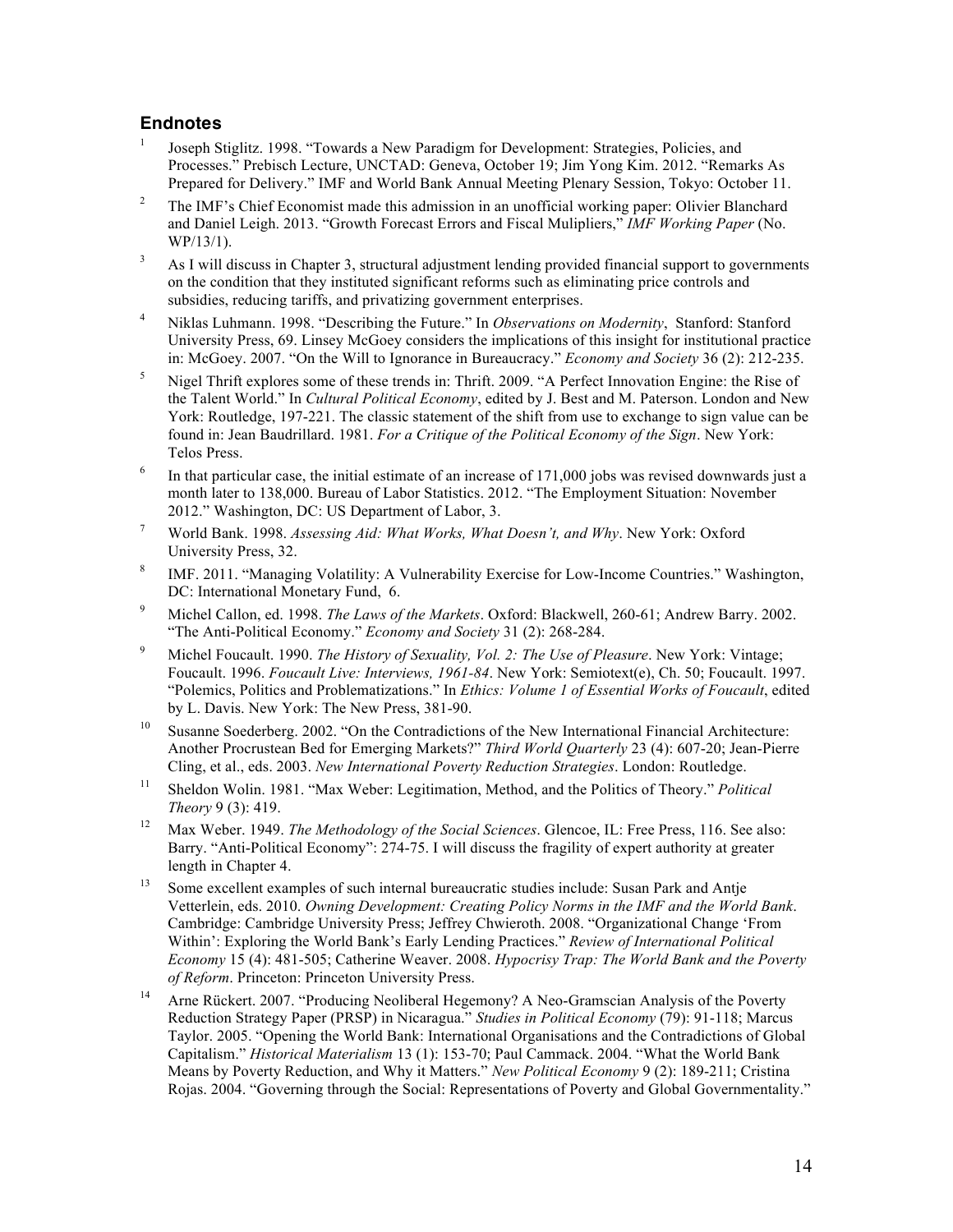In *Global Governmentality: Governing International Spaces*, edited by W. Larner and W. Walters. London: Routledge, 97-115.

- <sup>15</sup> I will provide a fuller definition of the concept of inscription, which I am borrowing from Callon and Latour, below.
- <sup>16</sup> As I will discuss further in the Conclusion, this more experimental approach to governance has been explored by a number of different scholars recently, including: Charles Sabel and Jonathan Zeitlin. 2012. "Experimentalism in the EU: Common Ground and Persistent Differences." *Regulation & Governance* 6 (3): 410-26; Paul Rabinow. 2003. *Anthropos Today: Reflections on Modern Equipment*. Princeton: Princeton University Press; Michel Callon, et al., eds. 2009. *Acting in an Uncertain World: An Essay on Technical Democracy*. Boston: MIT Press.
- <sup>17</sup> Rita Abrahamsen. 2000. *Disciplining Democracy: Development Discourse and Good Governance in Africa*. London: Zed Books.
- <sup>18</sup> On the importance of neutrality and expertise to IO culture, see: Michael Barnett and Liv Coleman. 2005. "Designing Police: Interpol and the Study of Change in International Organizations." *International Studies Quarterly* 49 (4): 593-619; Michael Barnett and Martha Finnemore. 1999. "The Politics, Power, and Pathologies of International Organizations." *International Organization* 53 (4): 699-732; Bessma Momani. 2005. "Recruiting and Diversifying IMF Technocrats." *Global Society* 19 (2): 167-87; Jacqueline Best. 2012. "Ambiguity and Uncertainty in International Organizations: A History of Debating IMF Conditionality." *International Studies Quarterly* 56 (4): 674-88.
- <sup>19</sup> James Ferguson. 1990. *The Anti-Politics Machine: "Development," Depoliticization, and Bureaucratic Power in Lesotho*. Cambridge: Cambridge University Press; Timothy Mitchell. 2007. "The Properties of Markets." In *Do Economists Make Markets? On the Performativity of Economics*, edited by D. MacKenzie, F. Muniesa and L. Siu. Princeton: Princeton University Press, 244-75.
- <sup>20</sup> The IMF has been in the business of development since it began its long-term concessional lending in 1976, and even though its priorities are different, its overlap with the Bank has only grown in the intervening years. Many IMF staff are aware of this fact, particularly those working in the Africa Department. It is those working in the European Department, certain Executive Directors (particularly the US) and a few NGOs (who hope to get the IMF out of the business of lending to poor countries) who have continued to uphold the idea that the IMF should only engage in managing global finance, and not economic development (as if the two were separable, whether lending to Burkina Faso or Greece).
- <sup>21</sup> Some excellent examples of studies that examine the impact of recent policy changes on specific countries or regions include: Isaline Bergamaschi. 2011. *Le consensus post-Washington au Mali: Trajectoires, usages et processus d'appropriation*, PhD thesis, École Doctorale de Sciences Po, Institut d'Études Politiques de Paris; Rückert. "Producing Neoliberal Hegemony?"; Graham Harrison. 2004. *The World Bank and Africa: The Construction of Governance States*. London: Routledge; Tim Conway. 2004. "Politics and PRSP Approach: Vietnam Case Study." London: Overseas Development Institute; Geske Dijkstra. 2005. "The PRSP Approach and the Illusion of Improved Aid Effectiveness: Lessons from Bolivia, Honduras and Nicaragua." *Development Policy Review* 23 (4): 443-64; Nadia Molenaers and Robrecht Renard. 2003. "The World Bank, Participation and PRSP: The Bolivian Case Revisited." *The European Journal of Development Research* 15 (2): 133-61; Patrick Guillaumont and Jeanneney Sylviane Guillaumont. 2004. "Une expérience européenne: la conditionnalité de performance au Burkina Faso." *Afrique contemporaine* 1 (209): 197-227. Without trying to provide a comprehensive picture of the impact of the policies on the ground, I have drawn on these and other studies throughout the book where appropriate.
- $22$  My views on the centrality of process have been influenced by the work of Kevin McMillan, Iver Neumann and Ole Jacob Sending: Kevin McMillan. 2008. *The Emergence of International Governance: Practices of European Politics, 1700-1848*, PhD thesis, Department of Political Science, Columbia University; Iver B. Neumann and Ole Jacob Sending. 2006. "Governance to Governmentality: Analyzing NGOs, States and Power." *International Studies Quarterly* 50 (3): 651- 72. See also: Diane Stone. 2003. "The 'Knowledge Bank' and the Global Development Network." *Global Governance* 9 (1): 43-61.
- <sup>23</sup> Barnett and Finnemore. "Politics, Power, and Pathologies."; Michael Barnett and Martha Finnemore. 2004. *Rules for the World: International Organizations in Global Politics*. Ithaca: Cornell University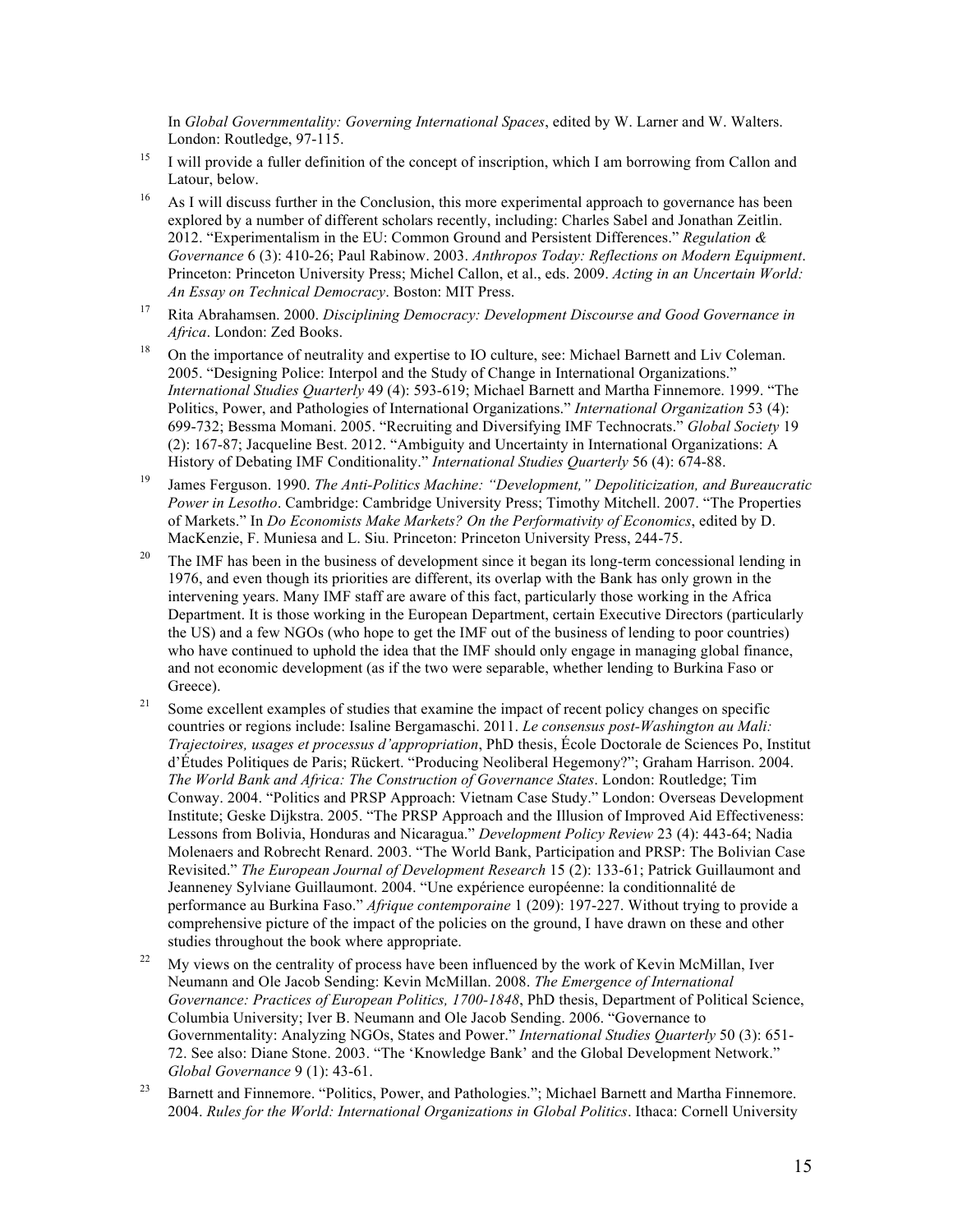Press. See also: Chwieroth. "Organizational Change"; Antje Vetterlein. 2007. "Economic Growth, Poverty Reduction, and the Role of Social Policies: The Evolution of the World Bank's Social Development Approach." *Global Governance* 13 (4): 513-33.

- <sup>24</sup> Key ANT texts used here include: Bruno Latour. 1987. *Science In Action*. Milton Keynes: Open University; Michel Callon. 1986. "The Sociology of an Actor-Network: the Case of the Electric Vehicle." In *Mapping the Dynamics of Science and Technology: Sociology of Science in the Real World*, edited by M. Callon, et al. London: Macmillan, 19-34; John Law, ed. 1991. *A Sociology of Monsters: Essays on Power, Technology and Domination*. London and New York: Routledge; John Law and John Hassard, eds. 1999. *Actor Network Theory and After.* Oxford: Blackwell. As I discuss in Chapter 2, I am drawing in particular on Foucault's notion of "problematization," and also engage with the wider literature on governmentality. Michel Foucault. *Use of Pleasure*; Foucault. "Polemics, Politics and Problematizations"; Foucault. 1991. "Governmentality." In *The Foucault Effect: Studies in Governmentality*, edited by G. Burchell, et al. London: Harvester Wheatsheaf, 87-104; Foucault. 2004. *The Birth of Biopolitics: Lectures at the Collège de France, 1978-1979*. New York: Palgrave Macmillan; Peter Miller and Nikolas Rose. 1990. "Governing Economic Life." *Economy and Society* 19 (1): 1-31. On the practice turn: Theodore Schatzki, et al., eds. 2001. *The Practice Turn in Contemporary Theory*. London: Routledge; Vincent Pouliot. 2008. "The Logic of Practicality: A Theory of Practice of Security Communities." *International Organization* 62 (2): 257-88; Emmanuel Adler and Vincent Pouliot. 2011. *International Practices*. Cambridge: Cambridge University Press. In combining these different approaches, this book shares much with some of my previous work on cultural political economy: Jacqueline Best and Matthew Paterson, eds. 2010. *Cultural Political Economy*. London: Routledge.
- <sup>25</sup> Notable exceptions include: William Walters. 2002. "The Power of Inscription: Beyond Social Construction and Deconstruction in European Integration Studies." *Millennium* 31 (1): 83-108; Tony Porter. 2012. "Making Serious Measures: Numerical Indices, Peer Review, and Transnational Actor-Networks." *Journal of International Relations and Development* 15 (4): 532-57; Paul Langley. 2010. "Review Essay: On the Materiality of Markets." *Journal of Cultural Economy* 3 (3): 395-402.
- <sup>26</sup> Bruno Latour and Steve Woolgar. 1986. *Laboratory Life: The Construction of Scientific Facts*. Princeton: Princeton University Press; Bruno Latour. 1986. "Visualization and Cognition: Thinking with Eyes and Hands." *Knowledge and Society* 6: 1–40; Michel Callon. 1986. "Some Elements of a Sociology of Translation: Domestication of the Scallops and the Fishermen of St. Brieuc Bay." In *Power, Action, and Belief: A New Sociology of Knowledge?* edited by J. Law. London: Routledge & Kegan Paul, 196-233.
- <sup>27</sup> Walters. "Power of Inscription." For a similar use of the idea of inscription, see also: Miller and Rose. "Governing Economic Life."
- <sup>28</sup> For an interesting discussion of this challenge, see: Mark Blyth. 2002. *Great Transformations: The Rise and Decline of Embedded Liberalism*. Cambridge: Cambridge University Press, Chs 1 & 2.
- <sup>29</sup> I am borrowing this critique of the idea of trajectory from Bruno Latour, who describes the limits of this idea as a way of conceptualizing of technological change, using as an example the invention of the Kodak camera. Bruno Latour. 1991. "Technology is Society Made Durable." In *A Sociology of Monsters: Essays on Power, Technology and Domination*, edited by J. Law. London and New York: Routledge, 103-31.
- <sup>30</sup> Bruno Latour. 1999. *Pandora's Hope: Essays on the Reality of Science Studies*. Cambridge, MA: Harvard University Press; Michel Callon. 1998. "Introduction: The Embeddedness of Economic Markets in Economics." In *The Laws of the Markets*, edited by M. Callon. Oxford: Blackwell, 1-57.
- <sup>31</sup> Barnett and Finnemore. *Rules for the World*; Nikolas Rose. 1993. "Government, Authority and Expertise in Advanced Liberalism." *Economy and Society* 22 (3): 283-99; Nikolas Rose. 1999. *Powers of Freedom: Reframing Political Thought*. Cambridge: Cambridge University Press.
- $32$  This is not always the case in some of the earlier writings of economic sociologies such as Callon and Latour, which do point to the limits of strategies of inscription, translation and mobilization. Yet Callon's later work on the performativity of economics, as well as some of the advocates of ANT have sometimes overstated the effectiveness of economic theory and technological practice. This also holds true for some of the governmentality and bureaucratic culture literatures, which focus primarily on the effectiveness of various techniques for governing at a distance, and pay less attention to the slippages,